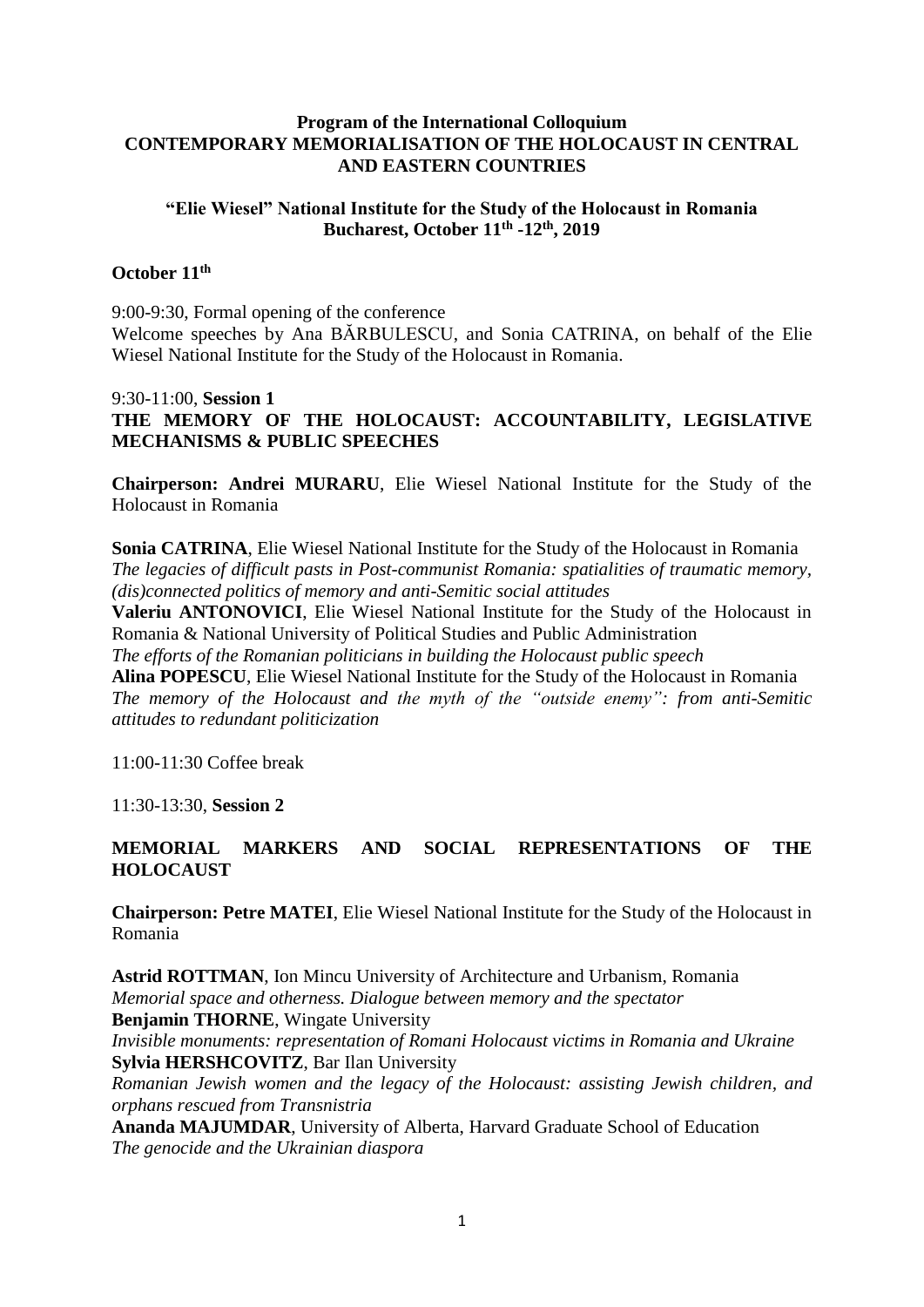14:00-15:00 Lunch

15:00-16:30, **Session 3**

# **LEARNING FROM THE PAST: TRENDS, PATTERNS AND PRACTICES IN HOLOCAUST EDUCATION AND REMEMBRANCE**

**Chairperson: Ana BĂRBULESCU**, Elie Wiesel National Institute for the Study of the Holocaust in Romania

# **Part I**

**Cristian JURA**, National Council for Combating Discrimination *The issue of Anti-Semitism reflected in jurisprudence of the National Council for Combating Discrimination* **Maria BARBU-CIURCHEA**, Independent Scholar

*The Holocaust as presented in Romanian history textbooks* **David DIACONU**, Elie Wiesel National Institute for the Study of the Holocaust in Romania & National University of Political Studies and Public Administration *Remembrance through education: the case of Romanian higher education institutions*

16:30-17:00 Coffee break

## $17:00-18:30$

**Part II**

**Mihai-Stelian RUSU**, Lucian Blaga University of Sibiu

*Geographies of commemoration: remembering the Holocaust in Romania's educational system*

**Peninah ZILBERMAN, "Tarbut" Foundation** 

*Remember and memorialize: Holocaust education without survivors through culture and arts* **Kamila PAŁUBICKA**, German School Bucharest & NGO Kulturerben e.V.

*Decipher totalitarianism and empower democracy*

19:00 Dinner